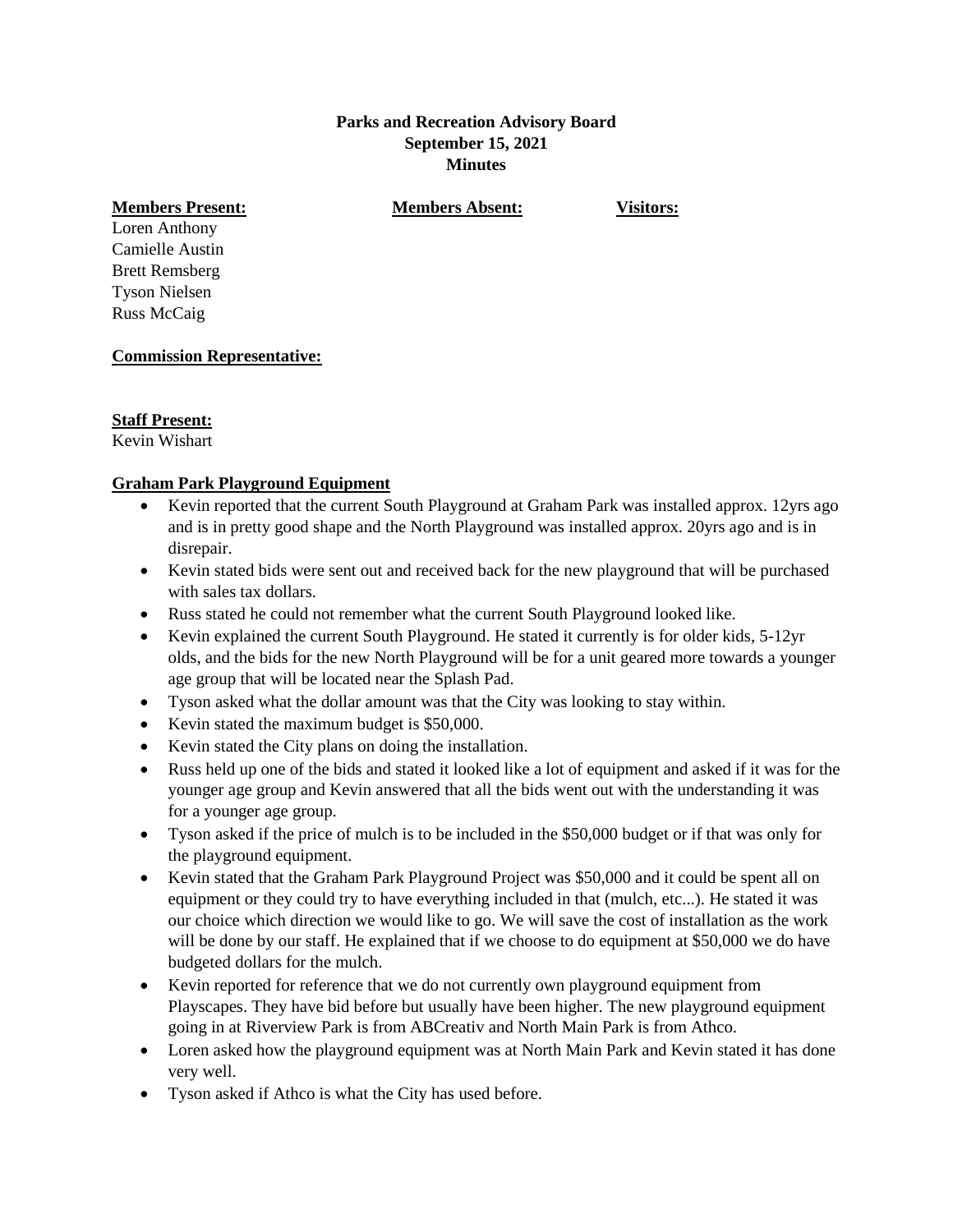- Kevin answered that with Athco we have 2. One at Martin Park and one at North Main Park.
- Kevin stated most of our equipment in the system currently is from Miracle. He stated they did not bid on this project.
- Kevin stated the other two newer playground equipment at Gordy Park and Library Park are from Cunningham Recreation and they did not bid on this project.
- Kevin stated the bulk of that option should fit within the current space but the concern is that the smaller separate equipment pieces and swings would not fit and would require a different pad.
- Kevin stated that when the bids were sent they included the dimensions of the current pad and asked that they try to stay within those limits.
- Tyson said at Graham Park the swings are alone in the park currently.
- Kevin stated that was correct, there are some swings in the center of the park near the basketball pad and some on the South side at the SE end of the park.
- Kevin stated he can make a recommendation to the City Manager to put three options out to the public, ABCreative, Athco 2, and Playscapes option 2.
- There were no objections to send three options to the public for their feedback.

# **Fall Activity Report**

- Kevin reported that fall activities began practicing with games beginning soon.
- Kevin reported there are 82 players for flag football which is up from 56 last year during COVID but was down from 2019 when there was 112.
- Kevin reported there are 137 soccer players which is up from the 88 last fall during COVID but down from the 205 we had in 2019. He stated some of that could be attributed to the YMCA also offering a program and some of that could be attributed to some still not ready to be out in public from COVID.
- Kevin reported there are 138 volleyball players which is up from 86 last year during COVID and up from 119 we had in 2019.
- Loren asked if that was all El Dorado teams in volleyball or if Circle was included.
- Kevin stated that was Circle, El Dorado, Remington, and Flinthills teams combined.
- Kevin stated soccer was a little lighter with registrations than he had hoped. He does not know what the YMCA numbers were.
- Tyson stated he had a source that stated Augusta could not fill a couple of soccer age groups due to not enough participants.
- Kevin stated we had enough coaches volunteer for Volleyball. We did not have enough for soccer teams and several City staff stepped in to coach. Rec staff had to help coach some flag football teams as well.
- Kevin stated soccer officials were hard to come by this fall. We had several new ones.
- Kevin stated flag football officials were mainly Flinthills high schoolers. El Doraod High School football players had obligations on Saturday mornings which didn't allow them to officiate.
- Kevin stated registrations are out for women's volleyball.

## **New Business**

- Russ stated he thought our Pickle Ball tournament had a great turnout. He knows several people that didn't know about it and feels next year will have more participants.
- Russ asked if we can try a different approach with the t-shirts next year to try to be more accurate with what is needed.